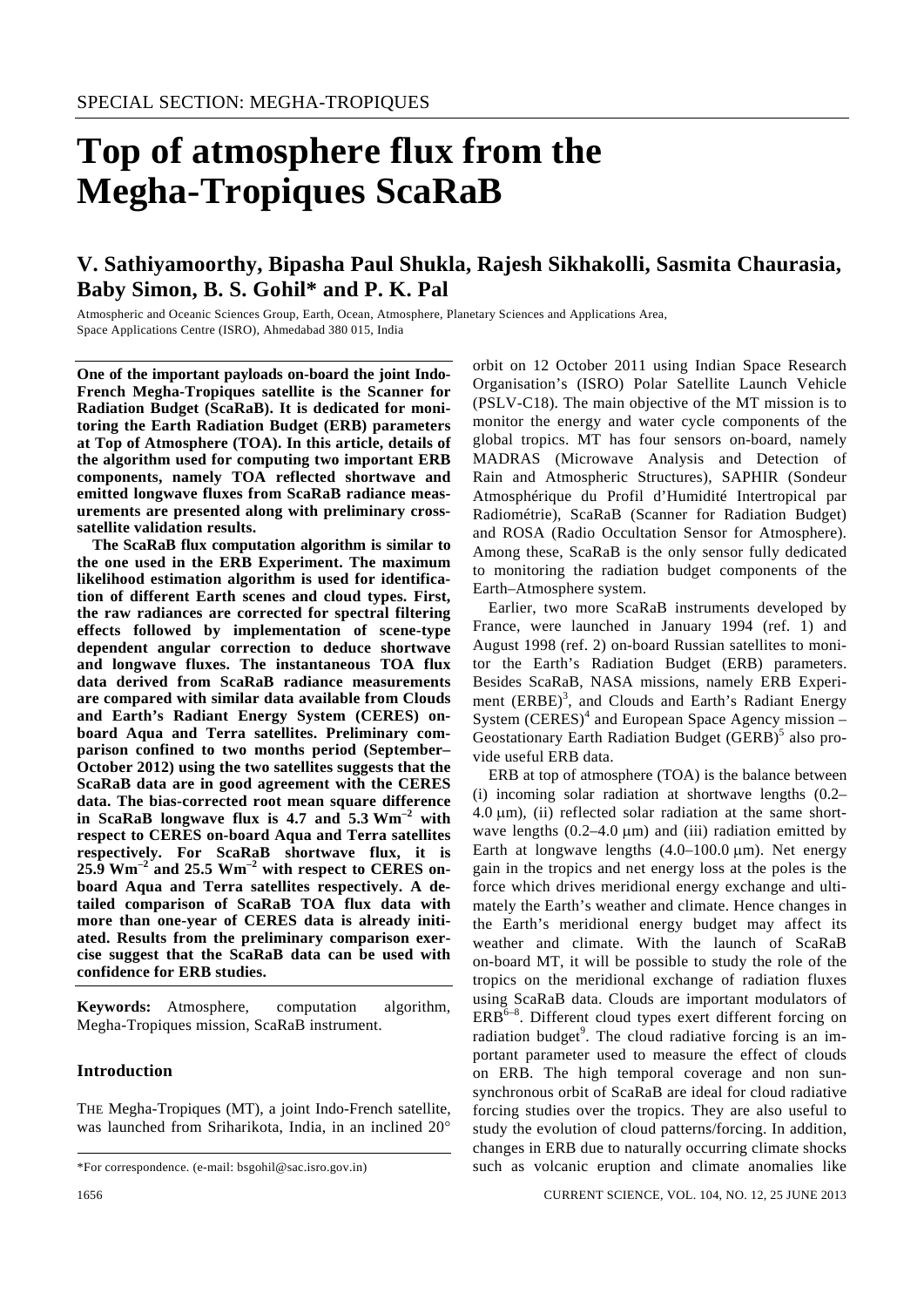El Niño–Southern Oscillation, extreme monsoon conditions, etc. can be studied using ScaRaB TOA flux data.

#### **ScaRaB instrument**

ScaRaB measures two important components of the ERB, namely reflected shortwave flux and emitted longwave flux at TOA. ScaRaB is a four-channel cross-track scanning radiometer. The four channels consist of two broadband channels, viz. channel-2 (0.2–4 μm) and channel-3 (0.2–100 μm) and two narrowband channels, viz. channel-1 (0.55–0.65 μm) and channel-4 (10.5–12.5 μm). The Earth scan angle coverage is 48.9° on both sides of the nadir. The number of pixels per scan is 51 and footprint size at the nadir is about  $40 \text{ km}^2$ . Of all the sensors on-board MT, ScaRaB has the widest swath of 2240 km. MT has a precession cycle of 51 days, which helps in the study of diurnal variability of radiation fluxes. A detailed description of radiometric and spectral characteristics of ScaRaB instrument, and its comparison with ERBE, CERES and GERB instruments can be found in Viollier and Raberanto<sup>10</sup>.

 The two broadband channels of ScaRaB, namely channel-2 and channel-3 are used to measure filtered shortwave  $(L_{SW}^f)$  and filtered total  $(L_{Total}^f)$  radiances respectively. The difference between these two channel radiances provides the filtered longwave radiance or synthetic longwave radiance  $(L_{SW}^f)$  in the range 4–100  $\mu$ m.

$$
L_{\text{SW}}^{\text{f}} = L_{\text{Total}}^{\text{f}} - A'L_{\text{SW}}^{\text{f}}.
$$
 (1)

Here the superscript f refers to 'filtered' and *A*′ is a coefficient related to the equilibrium of channel-2 and channel-3 responses in the shortwave portion. The radiances measured by channel-2 and channel-3 are filtered radiances  $(L_{SW}^f$  and  $L_{Total}^f$ ), which are generally different from the unfiltered or real radiances  $L_{SW}$  and  $L_{Total}$ . According to Viollier and Raberanto<sup>10</sup>, A' for ScaRaB on-board MT is 0.91. However, the calibration expert group from CNES updated the value of *A*′ to 0.9159.

#### **Top of atmosphere flux computation from ScaRaB radiance measurements**

Each radiance measurement  $L(\theta_0, \theta, \phi)$  by ScaRaB corresponds to one specific space direction characterized by solar zenith angle  $(\theta_0)$ , view zenith angle  $(\theta)$  and relative azimuth  $(\phi)$ . The TOA flux is the integration of the radiances in the hemisphere

$$
F(\theta_0) = \int_{0}^{\pi/2} \int_{0}^{2\pi} L(\theta_0, \theta, \phi) \cos \theta \sin \theta \, d\theta \, d\phi.
$$
 (2)

The computation of TOA flux from radiance is based on the angular dependence model (ADM) which depends on the Earth scene *J*. The ADM  $(R<sub>I</sub>)$  is the ratio between the isotropic flux and the actual flux, which is given by

$$
R_J(\theta_0, \theta, \phi) = \frac{\pi L_J(\theta_0, \theta, \phi)}{\int_0^{\pi/2} \int_0^{2\pi} L(\theta_0, \theta, \phi) \cos \theta \sin \theta \, d\theta \, d\phi}.
$$
 (3)

*R<sub>J</sub>* is equal to 1 for the isotropic reflection or emission. The flux computation from radiance thus becomes

$$
F_J(\theta_0) = \frac{\pi L(\theta_0, \theta, \phi)}{R_J(\theta_0, \theta, \phi)}.
$$
\n(4)

For longwave flux computation, the above formulae are simpler because they do not depend on  $\theta_0$  and  $\phi$ .

$$
F_J = \frac{\pi L(\theta)}{R_J(\theta)}.\tag{5}
$$

TOA flux computation algorithm of ScaRaB is similar to the ERBE algorithm. It is a well-proven algorithm used in earlier two ScaRaB missions and also in the current CERES missions. Major steps involved in flux computation from radiance are: (i) spectral correction, (ii) scene identification and (iii) flux computation. These steps are shown in Figure 1.

#### *Spectral correction*

The spectral response functions of the ScaRaB broadband channels are not perfectly flat-topped, which may lead to errors when the ScaRaB instrument looks at the Earth scene with different spectral signature than that of the calibration source. It is to be mentioned that ScaRaB onboard MT has better calibration module when compared



**Figure 1.** Major steps involved in ScaRaB top of atmosphere flux retrieval.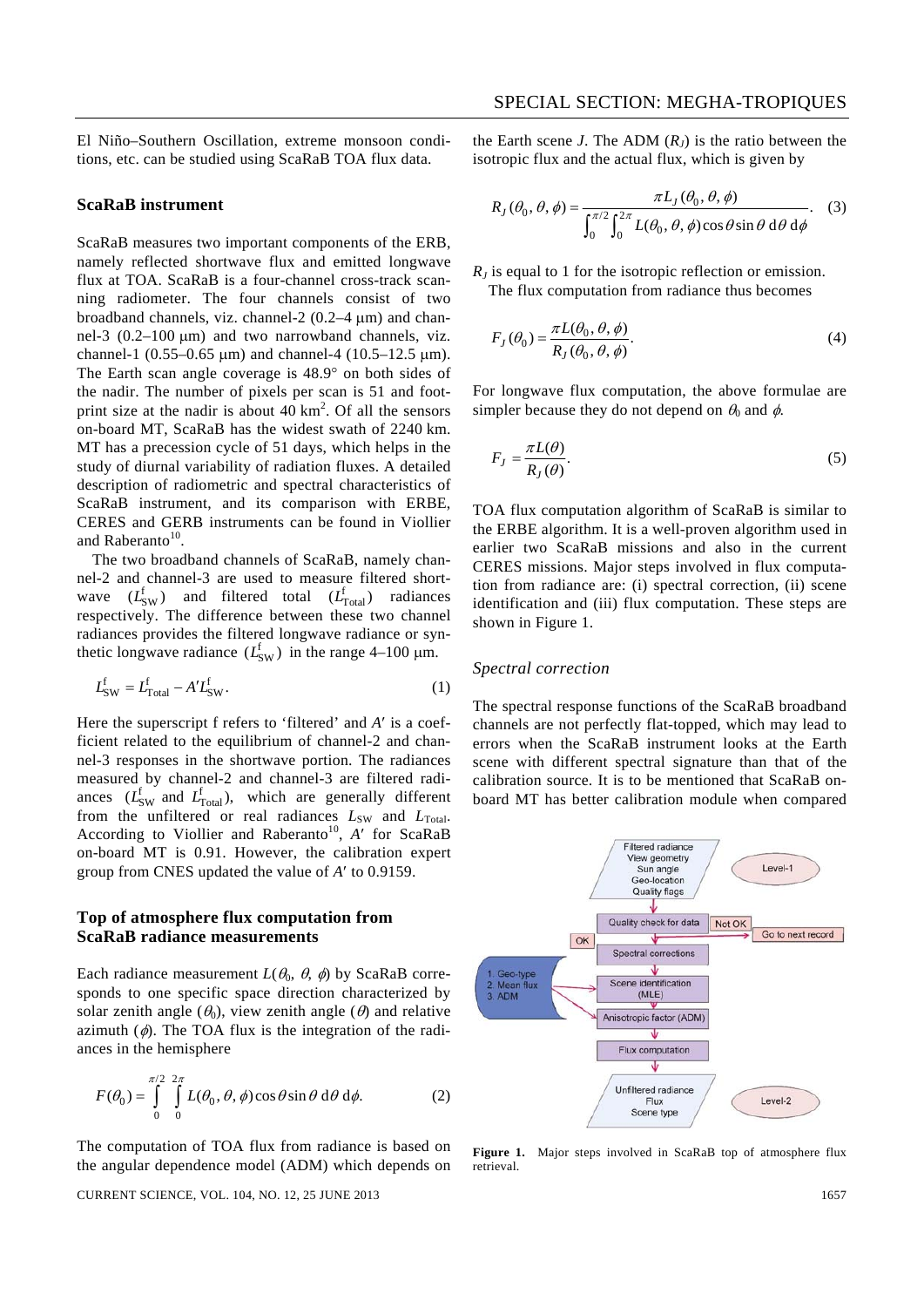to earlier two ScaRaBs<sup>10</sup>. The shortwave filter on channel-2 is removable so that it can be calibrated by viewing an on-board blackbody. Three different in-flight calibration modes (calibration mode, total mode and solar mode) are possible with the help of on-board blackbody and a filter wheel.

ScaRaB measures the filtered radiance  $L_I^f$  associated with the Earth scene *J*, which is generally different from the unfiltered radiance *LJ*.

$$
L_J = \int L_J(\lambda) d\lambda,\tag{6}
$$

$$
L_J^f = \int r(\lambda)L_f(\lambda)d\lambda, \tag{7}
$$

where  $r(\lambda)$  is the spectral response for shortwave  $(r_{SW}(\lambda))$ and longwave  $(r_{LW}(\lambda))$  channels.

 The filtered radiances may be slightly different from the unfiltered radiance when the spectra of the Earth scene and of the calibration source differ. Though it is a minor correction, it is done after identifying the Earth scenes.

 Spectral correction for shortwave and longwave channels is defined as

$$
L_J = \frac{L_J^f}{F},\tag{8}
$$

where  $F$  is the filtering factor to be found out for different Earth scenes.

$$
F = \frac{\int r(\lambda)L_J(\lambda)d\lambda}{\int L_J(\lambda)d\lambda}.
$$
\n(9)

Radiative transfer model simulations by Viollier and Raberanto<sup>10</sup> suggest that spectral corrections for both the longwave and shortwave channels of ScaRaB on-board MT are minimal and may be ignored. In future, spectral filtering effects will be further examined by performing rigorous radiative transfer simulations.

#### *Scene identification*

Maximum likelihood estimation (MLE) algorithm of Wielicki and Green<sup>11</sup> is used for identifying different Earth scenes and cloud types. The 12-scene classification of MLE uses five geo-types [land, ocean, desert, snow-ice and coast] and four cloud types [clear (0–5%), partly cloudy (5–50%), mostly cloudy (50–95%) and overcast (95–100%)]. In this method, for each shortwave and longwave radiance measurement, probability of being the four-cloud category is computed using the procedure given by Wielicki and Green<sup>11</sup> using the ADM tables of Suttles *et al.*<sup>12,13</sup>. The cloud type with maximum probability is assigned to that scene.

#### *Flux computation*

By selecting appropriate ADMs provided by Suttles *et al.*12,13 corresponding to the identified scene, observed Sun–Earth–satellite geometry and using eq. (4), shortwave fluxes are computed. The longwave ADMs are functions of scene, view zenith angle, latitude and season. By selecting appropriate ADM corresponding to the identified scene, satellite view angle, latitude and season and using eq. (5), longwave fluxes are computed.

#### *Level-1 and level-2 ScaRaB data*

ScaRaB was switched on about 3 weeks after the launch of MT. The ScaRaB data were available from 4 November 2011. The level-1 and level-2 ScaRaB data were released to the users from 24 January 2013. The level-1 data files contain date, time, geo-location, filtered radiance for all the four channels along with synthetic longwave channel computed using eq. (1), angles, quality flags, etc. The level-2 file contains the TOA reflected shortwave flux and emitted longwave flux, unfiltered radiances, and scene identified using MLE. All these files contain pixel data and are in hdf-5 file format. These data are available for the research community upon registration at ISRO's data portal – Meteorological and Oceanographic Satellite Data Archival Centre at http://www.mosdac.gov.in.

 Figure 2 shows TOA reflected shortwave and emitted longwave fluxes (L2A-GP data) during a typical MT orbit (orbit number 6755-6756, 1 February 2013). Since it is a segment data, one full orbit and a part of the next orbit are seen in the plot. As the solar radiation is restricted to the sunlit portion of the globe, reflected shortwave flux is available for half of the orbit only. But the longwave flux is available for the entire orbit since longwave radiation is emitted by the Earth during day and night. The reflected shortwave flux ranges from 0 to 1000  $\text{Wm}^{-2}$ , whereas the longwave flux ranges from 50 to 400 Wm–2. Shortwave flux is highest over the deep convective clouds which reflect most of the incoming shortwave solar radiation to space. The tropical cyclone Felleng is seen between Reunion Island and Madagasar in this image. The reflected shortwave is high over the central dense overcast region of this cyclone. The cyclone is clearly seen in the longwave flux image also. Since the cyclone is tall, nearing the tropopause, less longwave radiation is emitted from the colder cloud tops. Hence the longwave flux over Felleng cyclone is less compared to the surrounding areas. The hot oceanic surfaces and deserts which are free of clouds emit more longwave radiation than the cloudy regions.

# **Preliminary comparison of ScaRaB top of atmosphere flux data with CERES data**

Since there is no *in situ* measurement of radiative flux available at TOA, comparison of satellite-estimated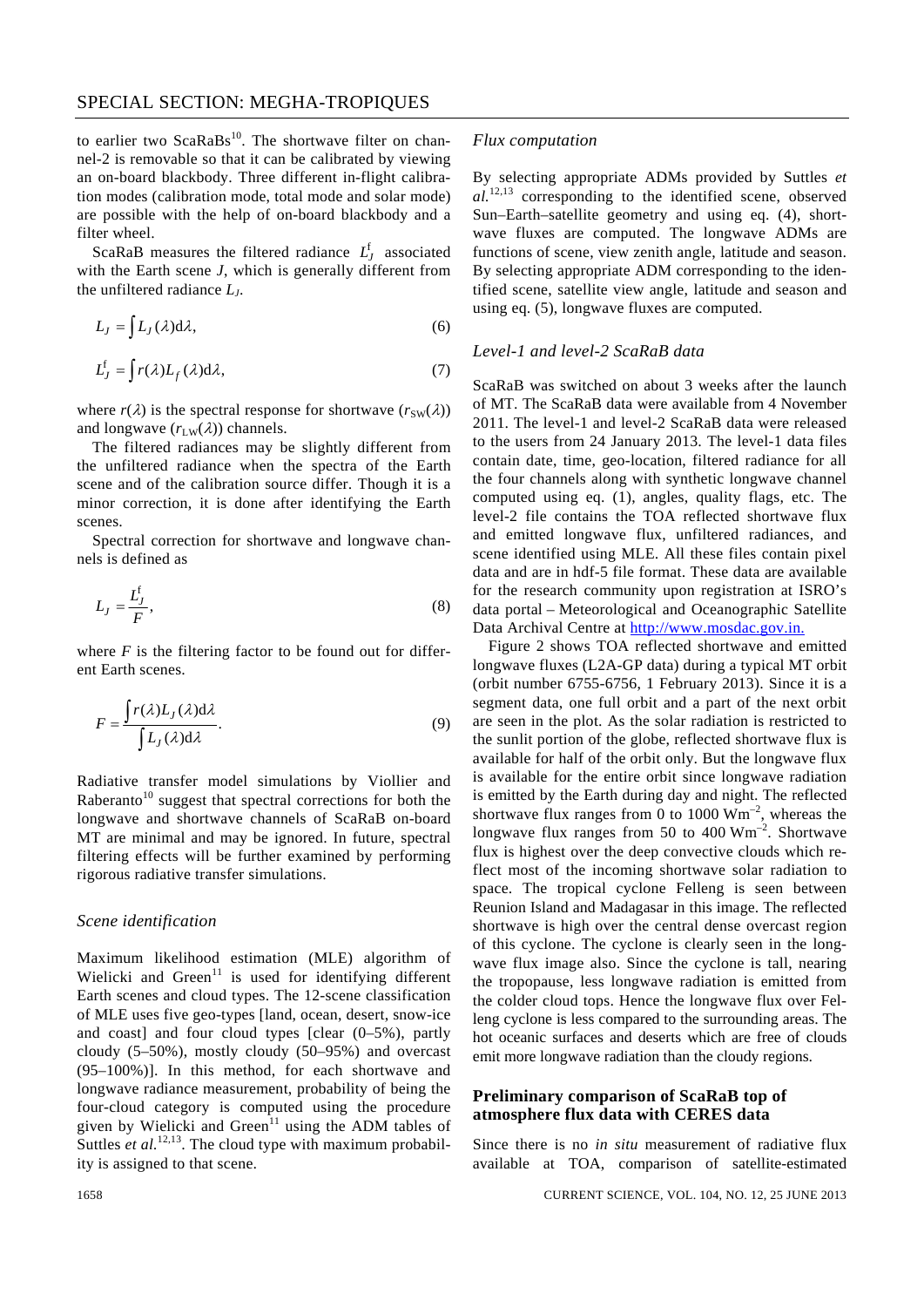

**Figure 2.** TOA reflected shortwave flux  $(Wm^{-2}$ ; top) and emitted longwave flux  $(Wm^{-2})$ ; bottom) computed from ScaRaB radiances for the Megha-Tropiques orbit 6755-6756 of 1 February 2013.



Figure 3. Scatter plots between (top left) ScaRaB longwave flux (Wm<sup>-2</sup>) and CERES/Aqua-FM3 longwave flux (Wm<sup>-2</sup>), (bottom left) ScaRaB longwave flux  $(Wm^{-2})$  and CERES/Terra-FM2 longwave flux  $(Wm^{-2})$ , [top right] ScaRaB shortwave flux (Wm<sup>-2</sup>) and CERES/Aqua-FM3 shortwave flux (Wm<sup>-2</sup>) and (bottom right) ScaRaB shortwave flux (Wm<sup>-2</sup>) and CERES/Terra-FM2 shortwave flux (Wm–2). The comparison is done for September–October 2012 with bias-corrected ScaRaB data. Statistics of the comparison is provided in individual plots. Straight lines in these plots are the linear-fit lines.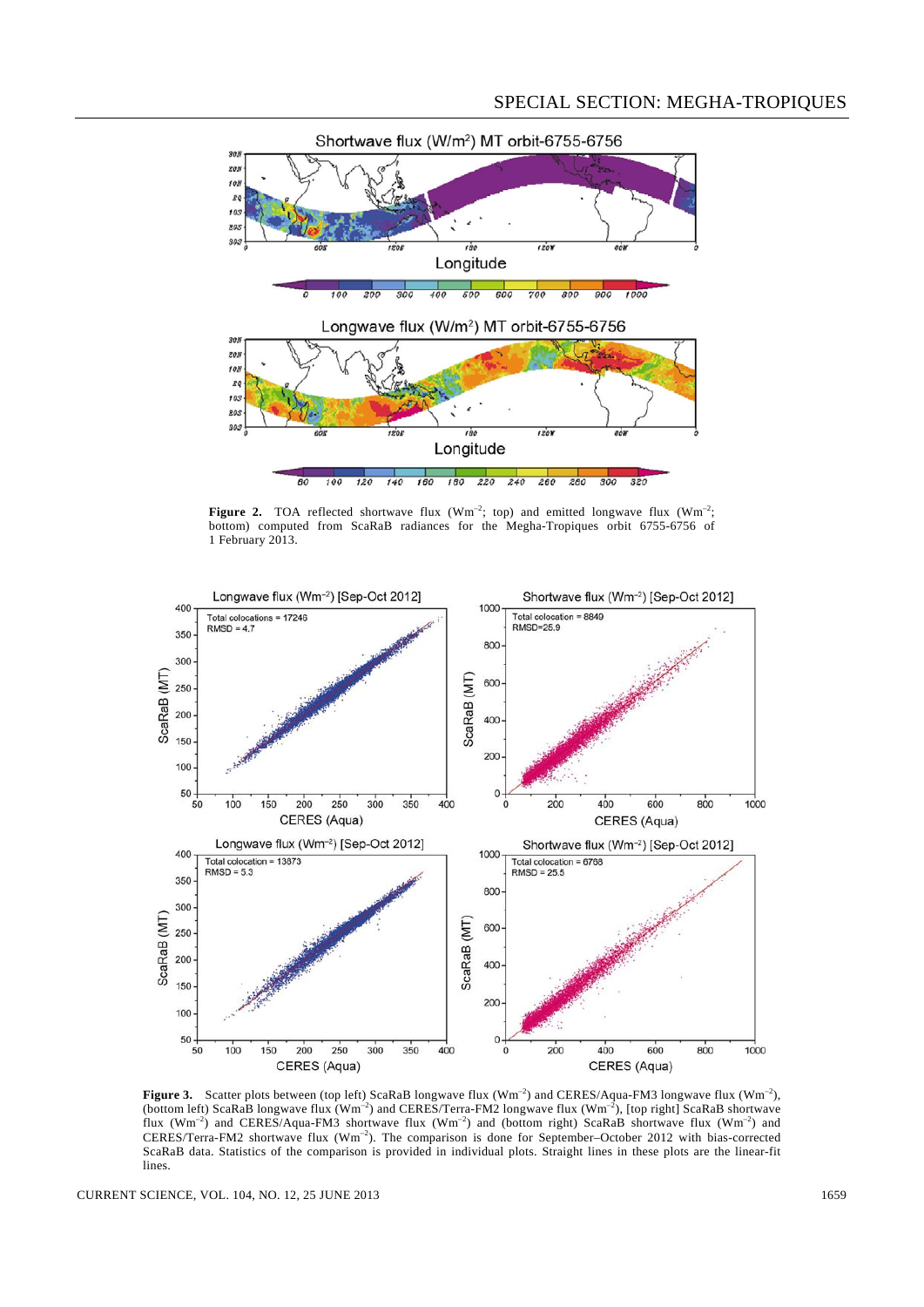|                                                      |  |  | Table 1. Statistics of the preliminary validation of ScaRaB instanta- |  |  |  |  |  |  |
|------------------------------------------------------|--|--|-----------------------------------------------------------------------|--|--|--|--|--|--|
|                                                      |  |  | neous top of atmosphere fluxes with CERES TOA fluxes on-board         |  |  |  |  |  |  |
| Agua and Terra satellites for September–October 2012 |  |  |                                                                       |  |  |  |  |  |  |

| Satellite | Parameter      | RMSD<br>$(Wm^{-2})$ | <b>Bias</b><br>$(Wm^{-2})$ | RMSD<br>(bias-corrected;<br>$Wm^{-2}$ ) |
|-----------|----------------|---------------------|----------------------------|-----------------------------------------|
| Aqua      | Longwave flux  | 5.3                 | $-2.4$                     | 4.7                                     |
|           | Shortwave flux | 30.5                | 16.1                       | 25.9                                    |
| Terra     | Longwave flux  | 6.7                 | $-4.2$                     | 5.3                                     |
|           | Shortwave flux | 31.1                | 17.8                       | 25.5                                    |

radiative flux is generally done with flux data from similar sensors on-board other satellites. In cross-satellite comparison, collocated and concurrent observations of both the satellites will be considered for comparison. Presently, CERES instruments on-board Terra and Aqua satellites measure TOA radiation fluxes using similar broadband sensors. Both Terra and Aqua are sunsynchronous polar-orbiting satellites having local time of equatorial crossing at 1030 and 1330 h respectively. The CERES instrument has a footprint size of approximately 20 km at the nadir, which is four times finer than ScaRaB footprint size.

For comparison, concurrent (within  $\pm$  15 min) and collocated footprints of ScaRaB and CERES are considered. The collocated footprints of both the instruments having different footprint sizes are gridded onto coarser 2° lat.  $\times$  2 $\degree$  long. grids to reduce sampling noise (Norman Loeb, pers. commun.). Version 1.03 of the ScaRaB shortwave and longwave TOA flux data during September and October 2012 is considered for preliminary comparison. Because the CERES ES-8 data also uses ERBElike algorithm of Suttles *et al.*<sup>12,13</sup> and MLE of Wielicki and Green<sup>11</sup>, comparison is made with these data for the same two-month period. The comparison is made only when there are at least 25 and 100 pixels present in each  $2^{\circ}$  lat.  $\times$  2° long. grid for ScaRaB and CERES respectively, to avoid under-sampling related errors. Results of this preliminary comparison exercise with CERES onboard Terra (FM-2) and Aqua (FM-3) are shown in Figure 3. Both longwave and shortwave fluxes of ScaRaB show good agreement with the longwave and shortwave fluxes of CERES on-board Terra and Aqua satellites. The root mean square difference (RMSD) between biascorrected ScaRaB longwave flux and CERES longwave flux is 4.7 and 5.3  $Wm^{-2}$  with respect to Aqua and Terra satellites respectively. Similarly, the RMSD for biascorrected ScaRaB shortwave flux is 25.9 and 25.5  $Wm^{-2}$ with respect to Aqua and Terra satellites respectively. The value of bias is subtracted for each gridded ScaRaB observation and then bias-corrected RMSD is computed. Results of the preliminary cross-satellite comparison are summarized in Table 1. The RMSD of shortwave flux is more than longwave flux possibly due to the following reasons: (i) anisotropy of radiation field is more for shortwave than the longwave<sup>12,13</sup> and (ii) dynamic range of the shortwave flux is more  $(0-1000 \text{ Wm}^{-2})$  than the longwave flux  $(50-400 \text{ Wm}^{-2})$ . Close agreement of TOA shortwave and longwave fluxes from ScaRaB with CERES on-board Aqua and Terra satellites suggests that the ScaRaB fluxes can be used with confidence for ERB studies. But caution must be exercised that the preliminary comparison results are restricted to 2 months only. In future, new versions of ScaRaB flux data (due to improvements in level-1 and level-2 processing) are expected. Hence further improvement in the quality of the ScaRaB TOA flux data is expected. A detailed comparison exercise using latest version of flux data for about a year has already been initiated. It is also to be remembered that if the fluxes are averaged on monthly scales as in the case of CERES ES-9 data, errors are expected to decrease further due to their averaging.

## **Conclusion**

In this article, details about the recently launched broadband ScaRaB radiation budget instrument on-board MT are provided. Also, the algorithm used to compute TOA reflected shortwave flux and emitted longwave flux from ScaRaB measured radiances are described. The TOA fluxes are computed using an algorithm similar to that used in earlier successful ERB missions like ERBE, ScaRaB on-board Russian satellites and CERES on-board TRMM, Aqua and Terra satellites. This algorithm makes use of MLE algorithm of Wielicki and Green $11$  for scene identification. The fluxes are computed by applying scene-type dependent angular dependence models of Suttles *et al.*<sup>12,13</sup>

 The instantaneous ScaRaB TOA flux data were crossvalidated with broadband TOA flux available from CERES on-board Aqua and Terra. The initial comparison results corresponding to September–October 2012 are presented. Both the longwave and shortwave fluxes of ScaRaB show a good agreement with CERES data. The RMSD in bias-corrected ScaRaB longwave flux is 4.7 and  $5.3 \text{ Wm}^{-2}$  with respect to CERES on-board Aqua and Terra satellites respectively. In case of shortwave flux, the RMSD after bias correction is 25.9 and 25.5  $Wm^{-2}$ with respect to CERES on-board Aqua and Terra satellites respectively. Results from the preliminary comparison exercise suggest that the ScaRaB data can be used with confidence for ERB studies. It is to be noted that the preliminary comparison is confined to a period of two months only and hence care should be taken while using the data. A detailed comparison of ScaRaB data with more than one year of CERES data has already been initiated. Several climate studies such as cloud radiative forcing studies, climate monitoring, verification of climate model simulation, ERB studies, etc. can be made with these important data.